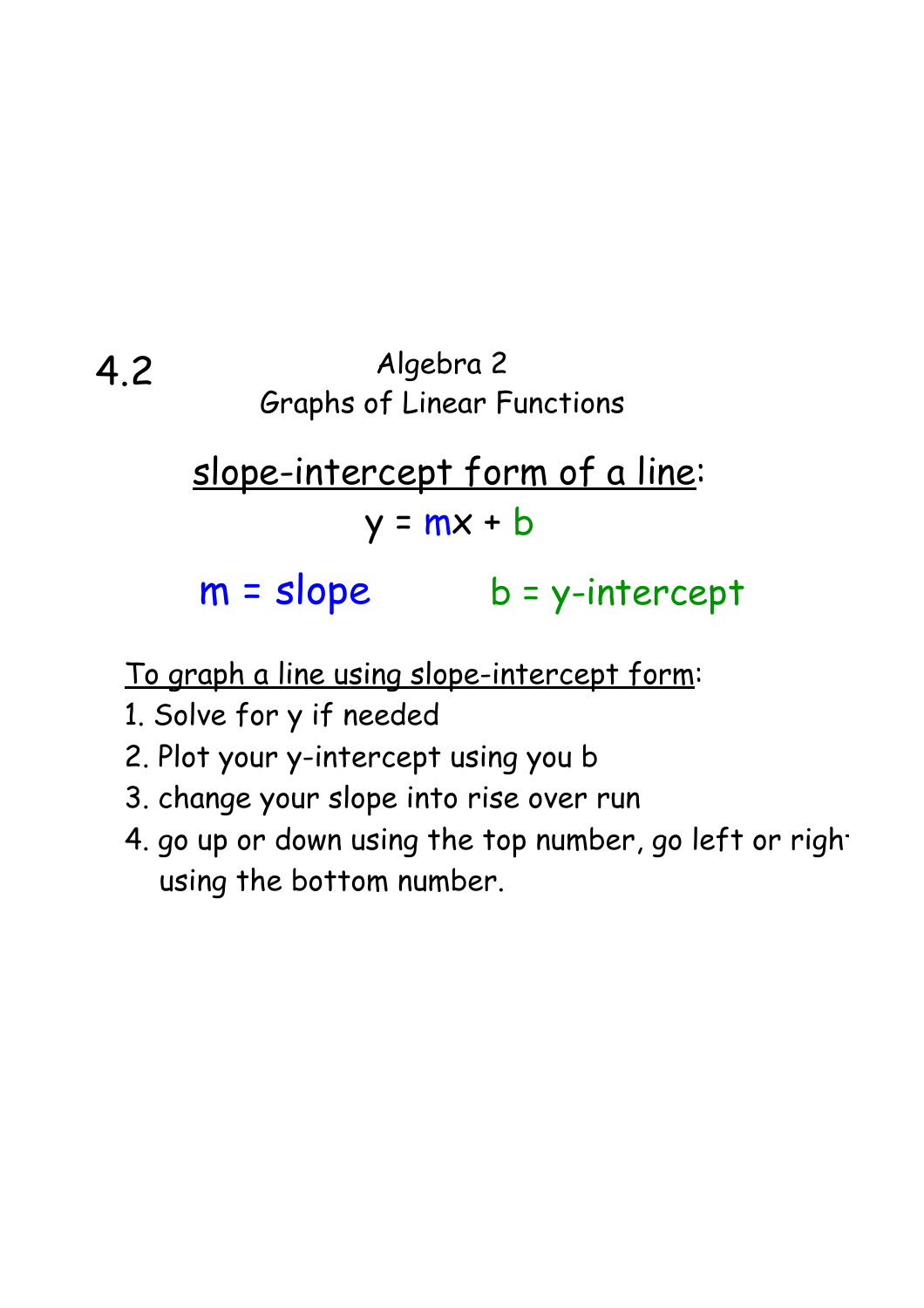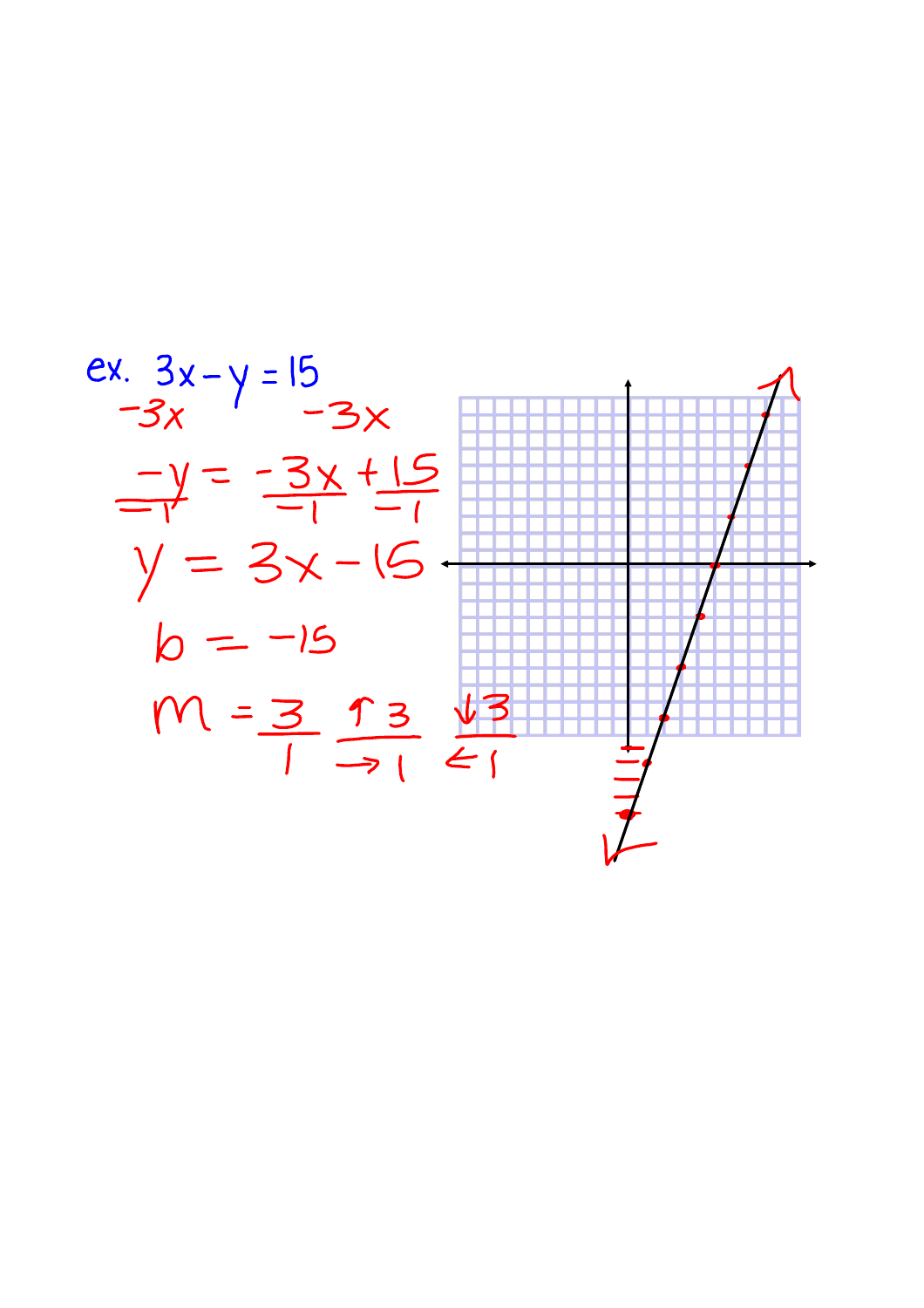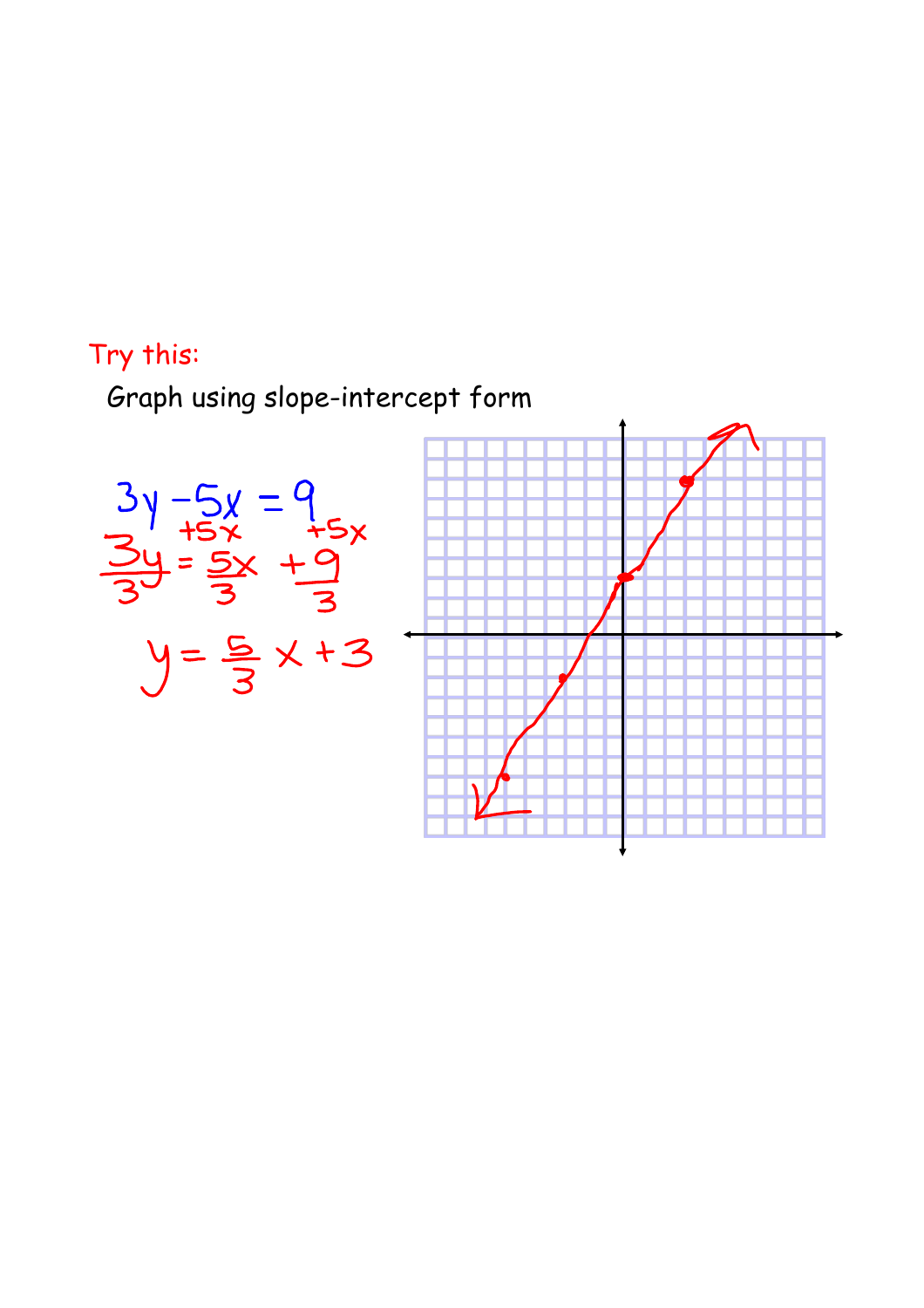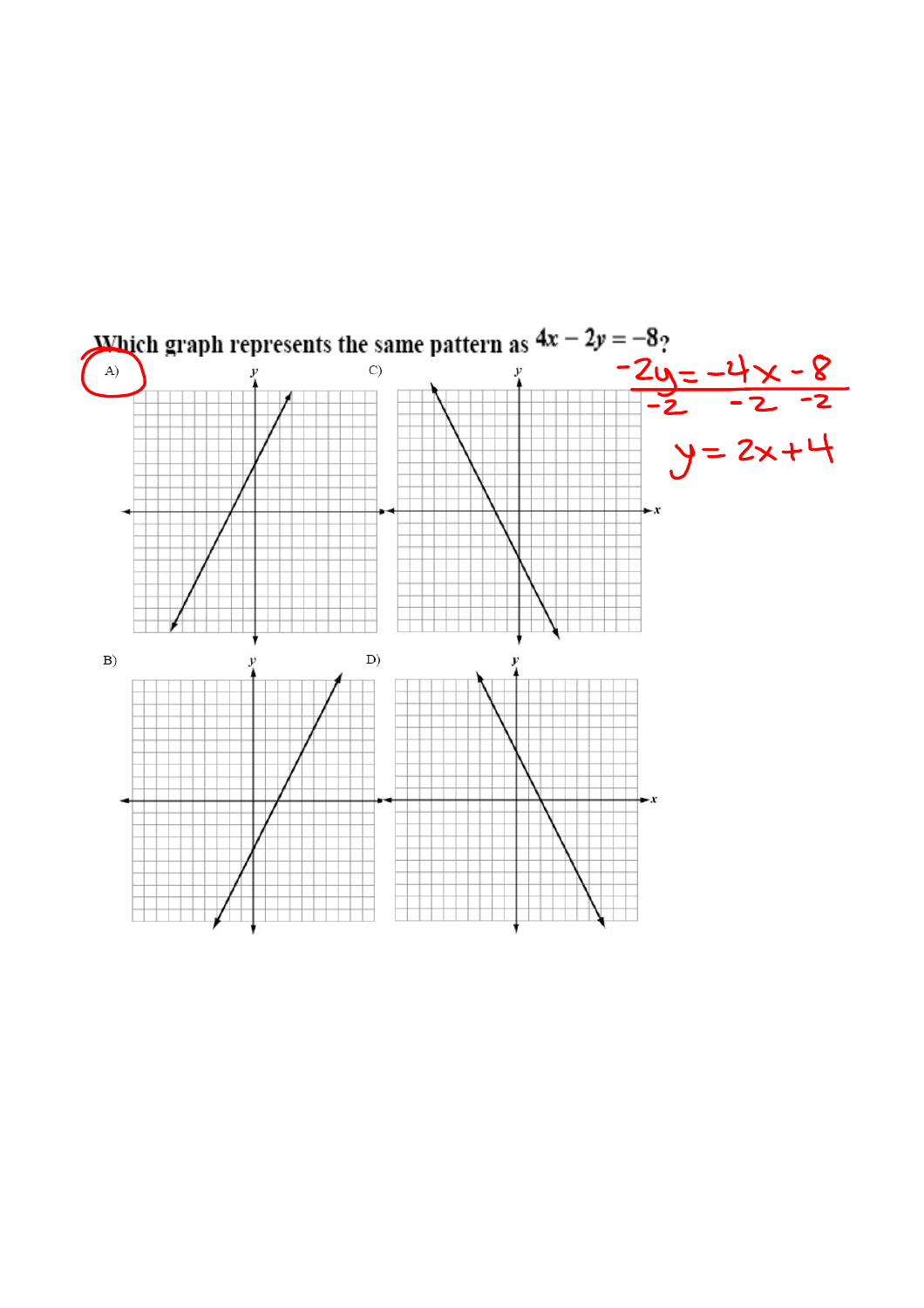### Write the equation of the line in slope-intercept form given its graph. Hint:

- 1. Find it's slope
- 2. Find it's y-intercept or another point on the line
- 3. Put the slope and y-intercept or point into slopeintercept form or point-slope form.

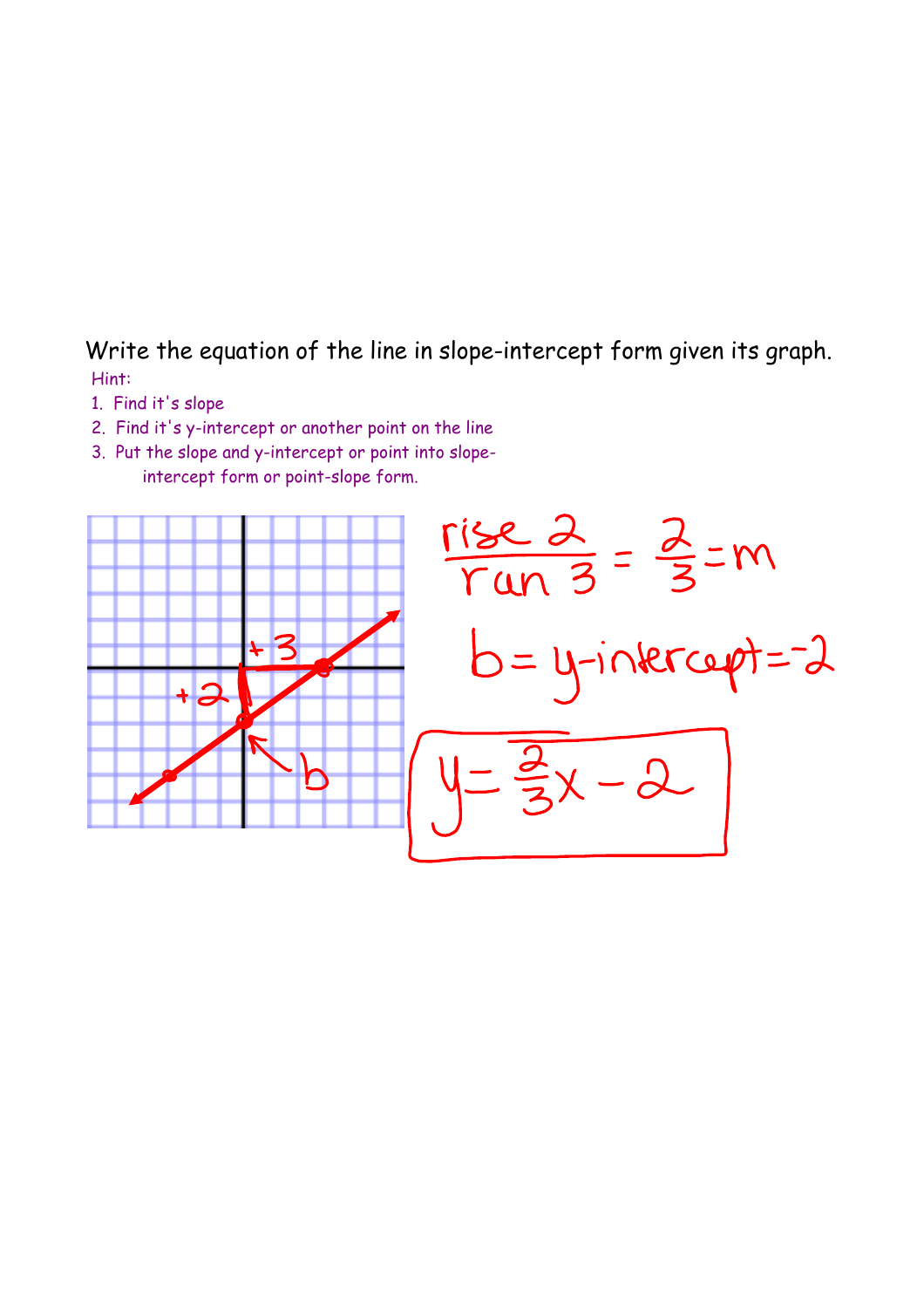

Write the equation of the line in slope-intercept form given it's graph.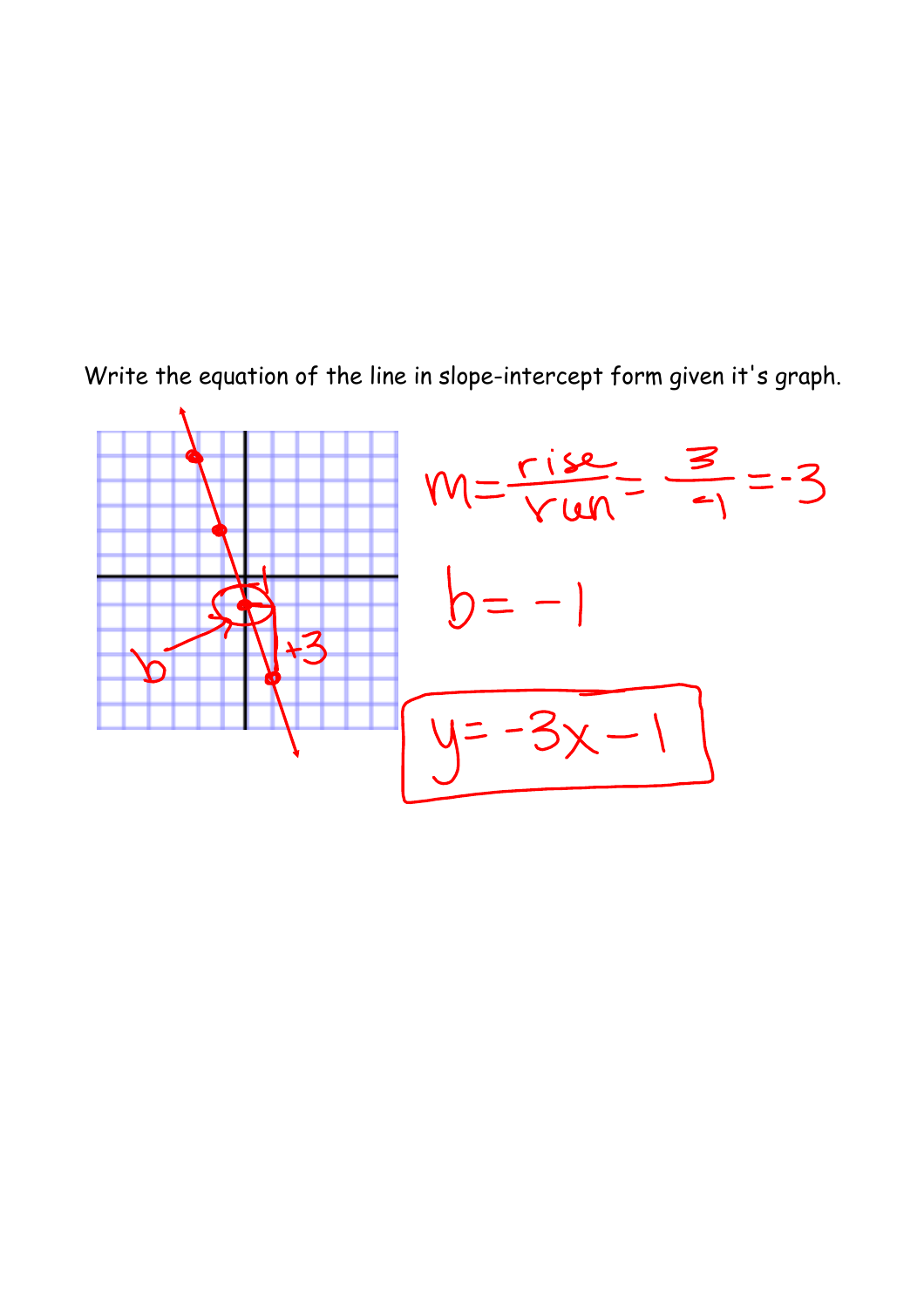Given the table of values write the equation of the line.

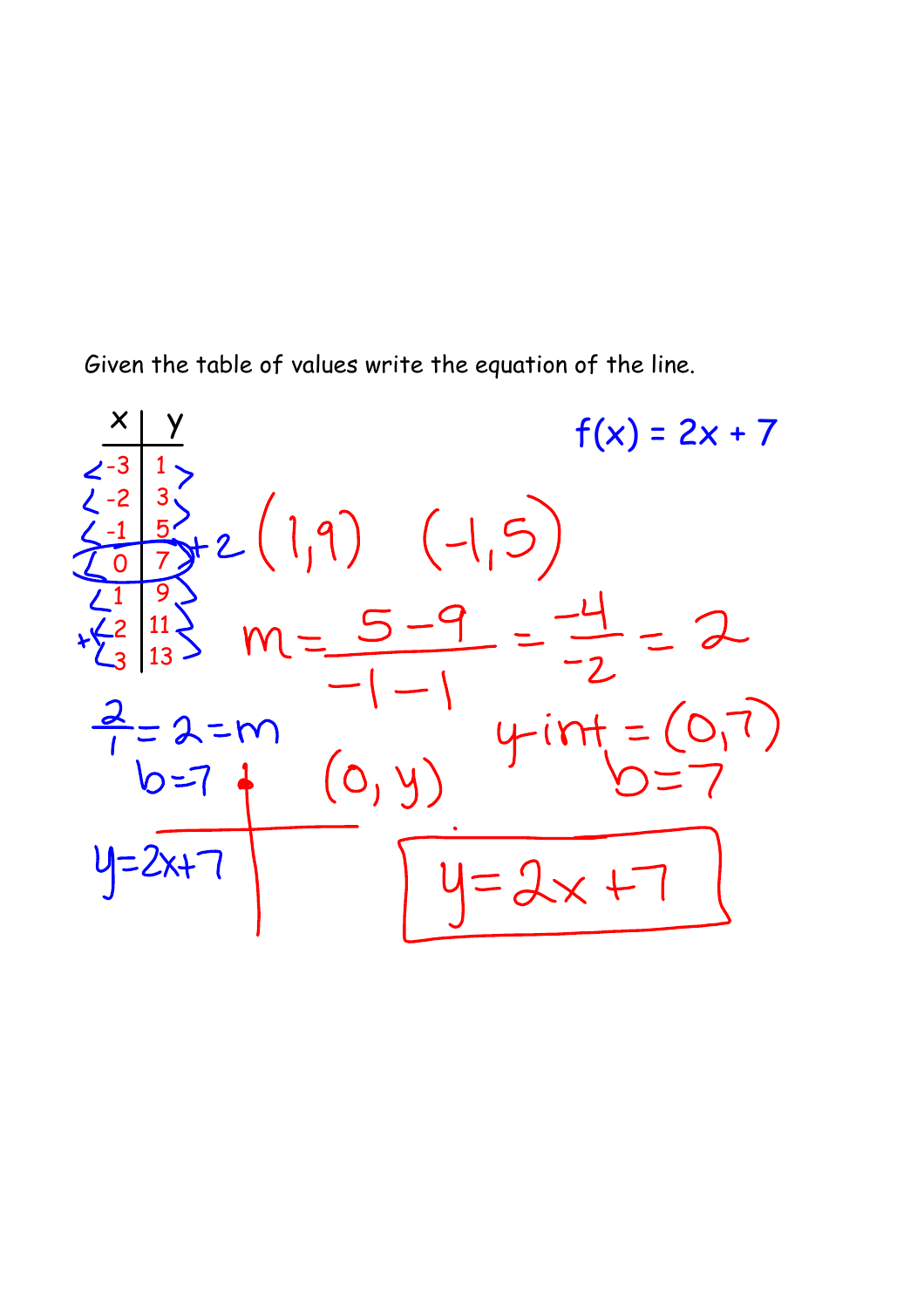Given the table of values write the equation of the line.

$$
\frac{x}{\begin{array}{c}\n\frac{y}{-3} & \frac{y}{5/2} \\
\frac{z}{-2} & \frac{z}{2} \\
\frac{z}{2} & \frac{z}{2} \\
\frac{z}{2} & \frac{z}{2} \\
\frac{z}{2} & \frac{z}{2} \\
\frac{z}{2} & \frac{z}{2} \\
\frac{z}{2} & \frac{z}{2} \\
\frac{z}{2} & \frac{z}{2} \\
\frac{z}{2} & \frac{z}{2} \\
\frac{z}{2} & \frac{z}{2} \\
\frac{z}{2} & \frac{z}{2} \\
\frac{z}{2} & \frac{z}{2} \\
\frac{z}{2} & \frac{z}{2} \\
\frac{z}{2} & \frac{z}{2} \\
\frac{z}{2} & \frac{z}{2} \\
\frac{z}{2} & \frac{z}{2} \\
\frac{z}{2} & \frac{z}{2} \\
\frac{z}{2} & \frac{z}{2} \\
\frac{z}{2} & \frac{z}{2} \\
\frac{z}{2} & \frac{z}{2} \\
\frac{z}{2} & \frac{z}{2} \\
\frac{z}{2} & \frac{z}{2} \\
\frac{z}{2} & \frac{z}{2} \\
\frac{z}{2} & \frac{z}{2} \\
\frac{z}{2} & \frac{z}{2} \\
\frac{z}{2} & \frac{z}{2} \\
\frac{z}{2} & \frac{z}{2} \\
\frac{z}{2} & \frac{z}{2} \\
\frac{z}{2} & \frac{z}{2} \\
\frac{z}{2} & \frac{z}{2} \\
\frac{z}{2} & \frac{z}{2} \\
\frac{z}{2} & \frac{z}{2} \\
\frac{z}{2} & \frac{z}{2} \\
\frac{z}{2} & \frac{z}{2} \\
\frac{z}{2} & \frac{z}{2} \\
\frac{z}{2} & \frac{z}{2} \\
\frac{z}{2} & \frac{z}{2} \\
\frac{z}{2} & \frac{z}{2} \\
\frac{z}{2} & \frac{z}{2} \\
\frac{z}{2} & \frac{z}{2} \\
\frac{z}{2} & \frac{z}{2} \\
\frac{z}{2} & \frac{z}{2} \\
\frac{z}{2} & \frac{z}{2} \\
\frac{z}{2} & \frac{z}{2} \\
\frac{z}{2} & \frac{z}{2} \\
\frac{z}{2} & \frac{z}{2} \\
\frac{z}{2} &
$$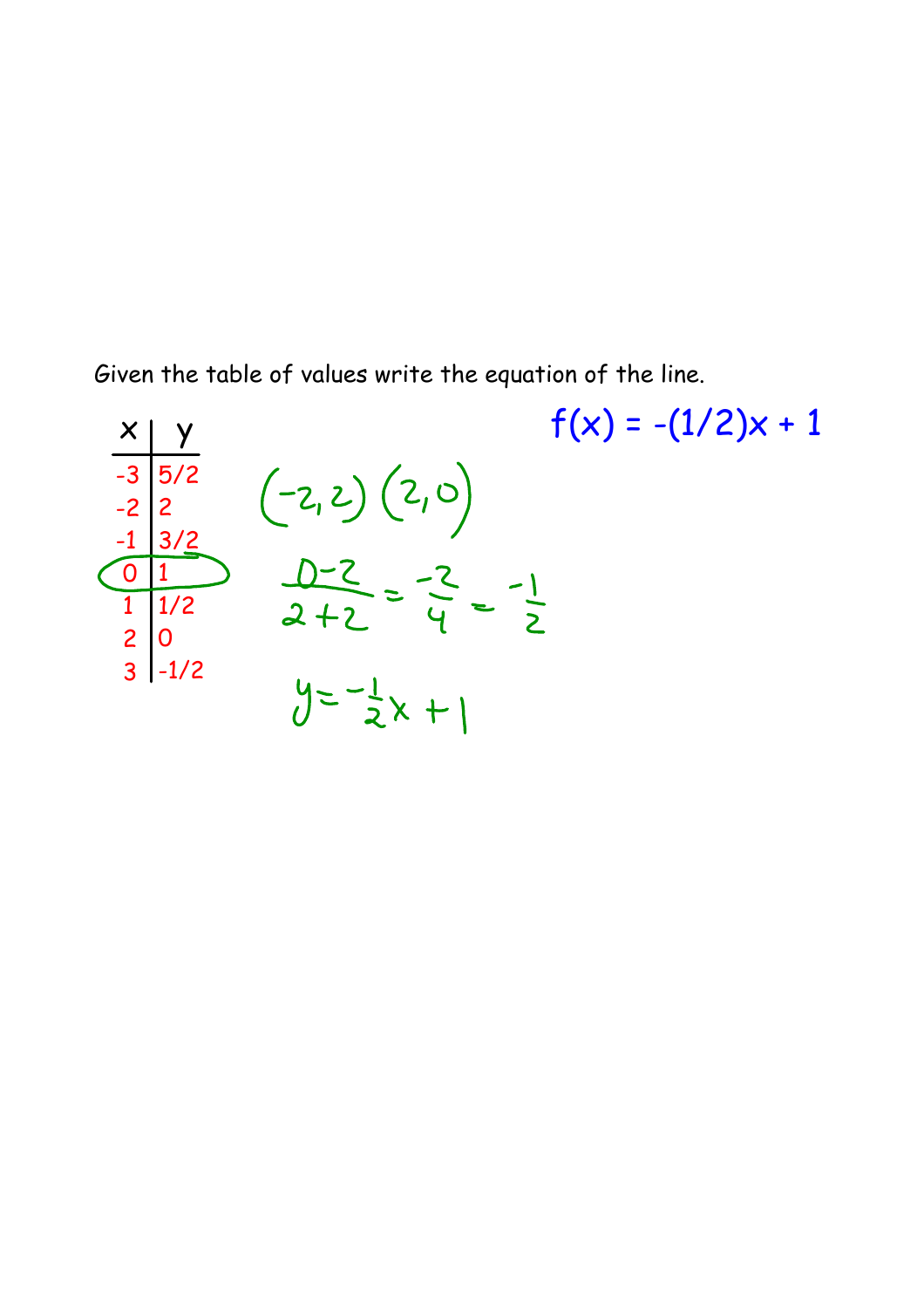# Practice Problems Worksheet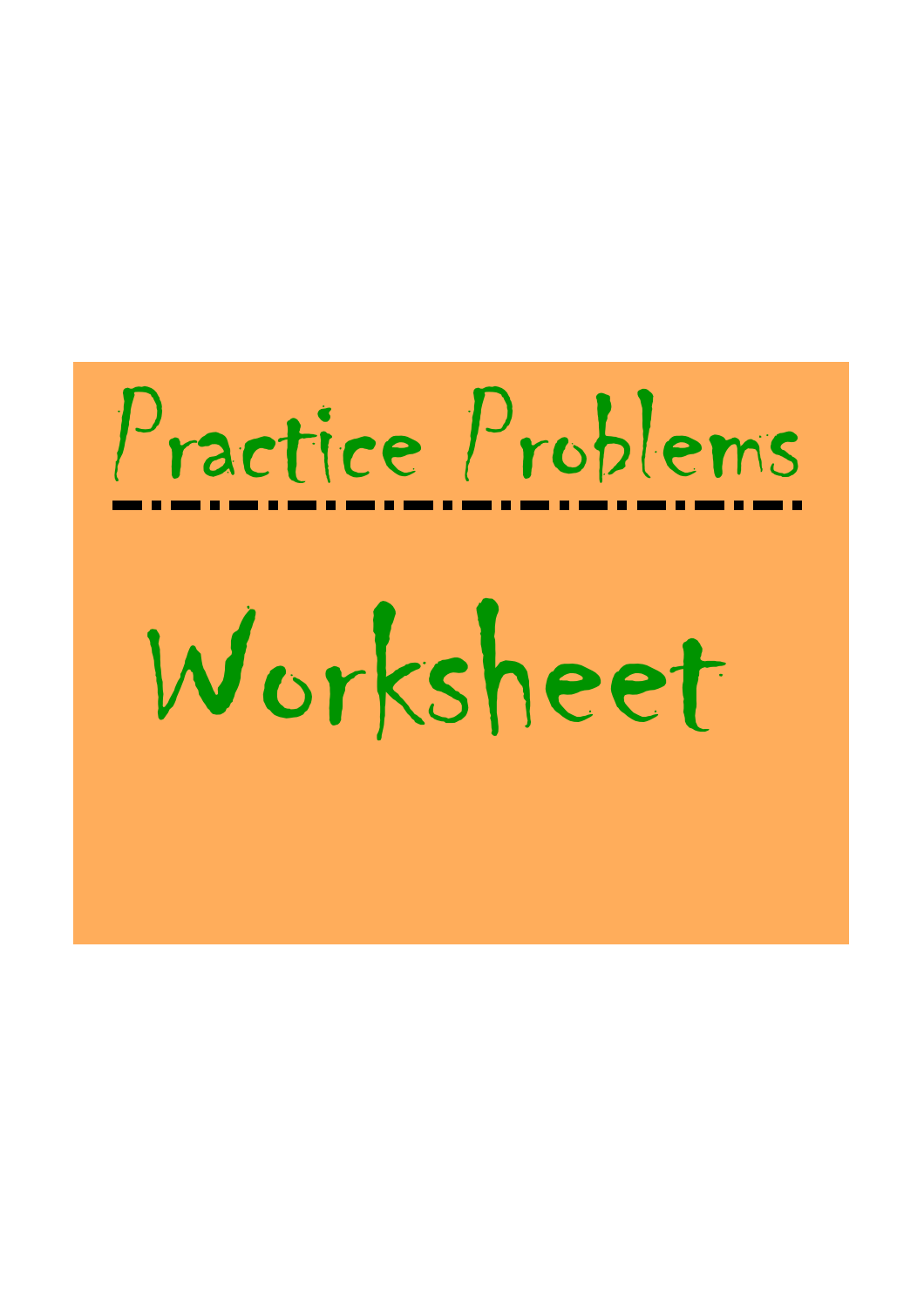

3. 
$$
2y = -5x - 4
$$
 4.